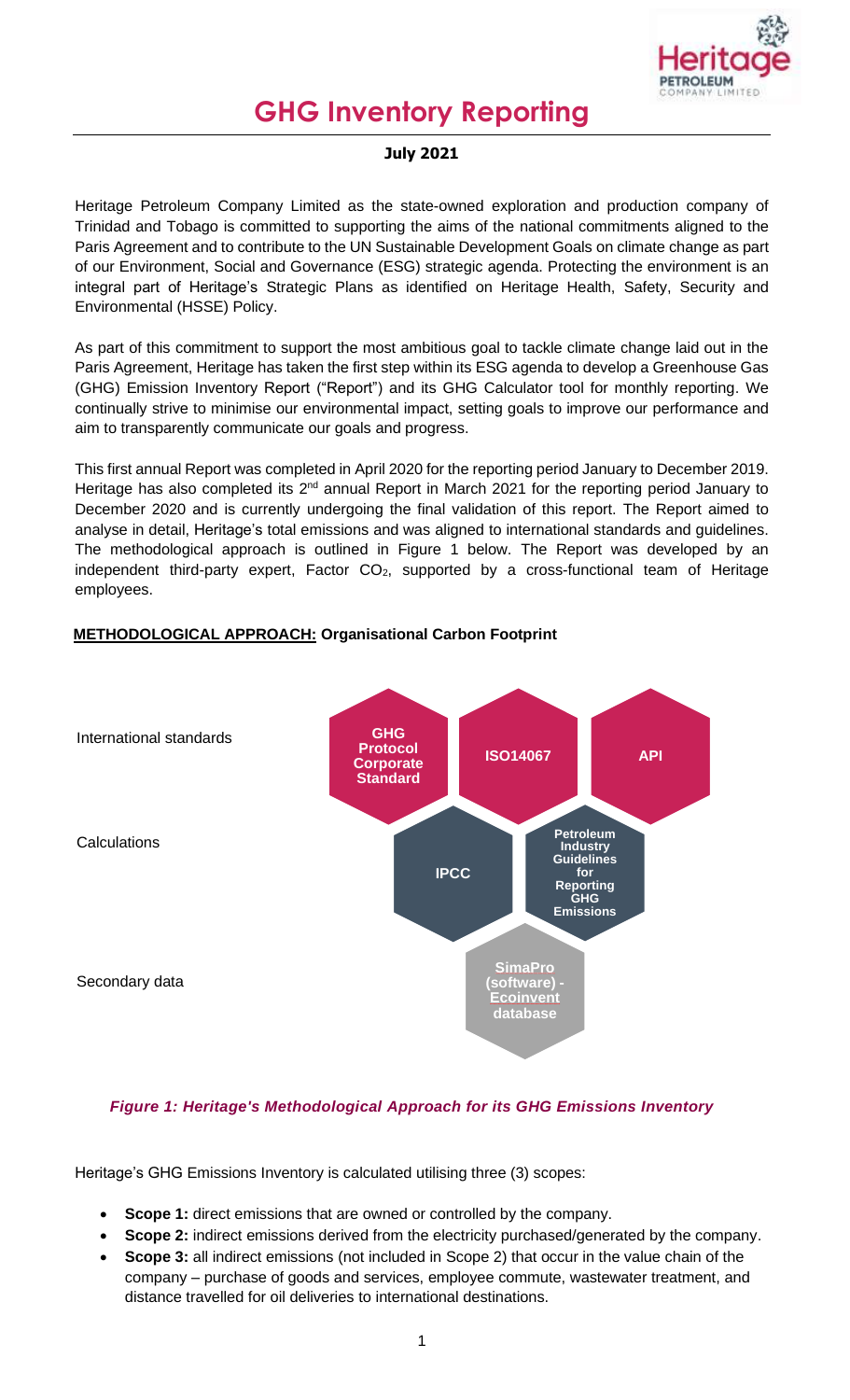The direct GHG emissions from facilities that we operate (Scope 1) were  $9,171,798.57$  tonnes on a  $CO<sub>2</sub>$ equivalent (CO<sub>2</sub>e). The indirect GHG emissions from the energy we purchased or generated (electricity) (Scope 2) were 24,634.04 tonnes CO<sub>2</sub>e. Heritage's total GHG emissions from Scope 1, Scope 2 and Scope 3 amounted to 9,248,293.29 tonnes of  $CO<sub>2</sub>e$ , where Scope 1 represents the largest contribution with 99.17% of total GHG emissions.

Scope 1 emissions are the highest mainly because gas is directly vented to the atmosphere (instead of flared), and 89.5% of its composition is methane. Vented emissions represent 97.4% of Scope 1 emissions, other sources are combustion (stationary and mobile), fugitive and fluorinated gases.

Since 2019, Heritage has also been working with the Ministry of Planning and Development (MPD) and the Environmental Management Authority (EMA) to support the Government of the Republic of Trinidad and Tobago's commitment to following through on its Nationally Determined Contributions (NDC).

One of these initiatives is the National Climate Mitigation Monitoring, Reporting and Verification (MRV) System. The National MRV System is intended to facilitate the collection, analysis and transparent reporting of accurate and reliable information and data on GHG emissions, efforts to mitigate them and resources devoted to enabling these efforts.

The Trinidad and Tobago Knowledge Management System (KMS) is the central repository for this information and data and includes methodologies, procedures and institutional frameworks. Heritage has participated in Trinidad and Tobago's MRV system in 2020 and submitted its GHG emissions data for the year 2019.

Heritage is also in action to reduce GHG emissions, to both identify immediate actions that can be delivered by the organisation and to explore medium to long term emissions projects with clearly defined emission reduction targets. The first Heritage Emissions Reduction Assessment Report was published in 2020. The Emissions Reduction Assessment has outlined eighty (80) near, mid and long-term GHG reduction opportunities.

#### **Heritage response to meeting the challenge of Global Climate Change**

Recognising the role of energy transition finance in supporting the transition to a low-carbon and more resource-efficient economy, Heritage has developed its first Energy Transition Framework ("Framework") and is committed to the implementation of this Framework to link our funding with our energy transition objectives, leveraging defined timelines to achieve energy transition performance goals that are relevant, core and material to our business. Heritage's support of energy transition finance allows us to continue to partner with all our stakeholders along with our long term environmental and social commitments. Heritage is committed to accurate disclosure of GHG emissions data and will focus on, measurement, reported disclosures, goals and objectives that inform our road map to achieving material GHG reductions.

Some of our goals on priority areas for action:

- **GHG Data Improvements and Further Studies:** We will seek opportunities to continuously improve emissions data collection methodologies to improve the accuracy of data and make progress towards verifiable reductions e.g., direct field emissions measurements for venting from identified sources using optical gas imaging cameras and will prioritise higher emitting operations. Identification of the Heritage GHG Emissions Reduction studies will underpin the development of a comprehensive organisation-wide GHG Emissions Reduction plan.
- **GHG Reduction Targets:** We will continue to work towards setting short-, medium- and longterm targets and ambitions to reduce GHG emissions of our operations. In keeping with national commitments to reduce GHG emissions. One of our focus areas is the direct quantification of vented emissions.
- **Carbon Capture and CO<sup>2</sup> Enhanced Oil Recovery Project:** A Large-scale Carbon Capture and  $CO<sub>2</sub>$  Enhanced Oil Recovery Project will be of immense importance to the energy sector. Along with other oil and gas companies in Trinidad, Heritage has been included as a key member of the Cabinet Appointed Carbon Capture and  $CO<sub>2</sub>$  Enhanced Oil Recovery (EOR) Steering Committee. Heritage will identify suitable reservoirs in the Heritage producing fields to deploy